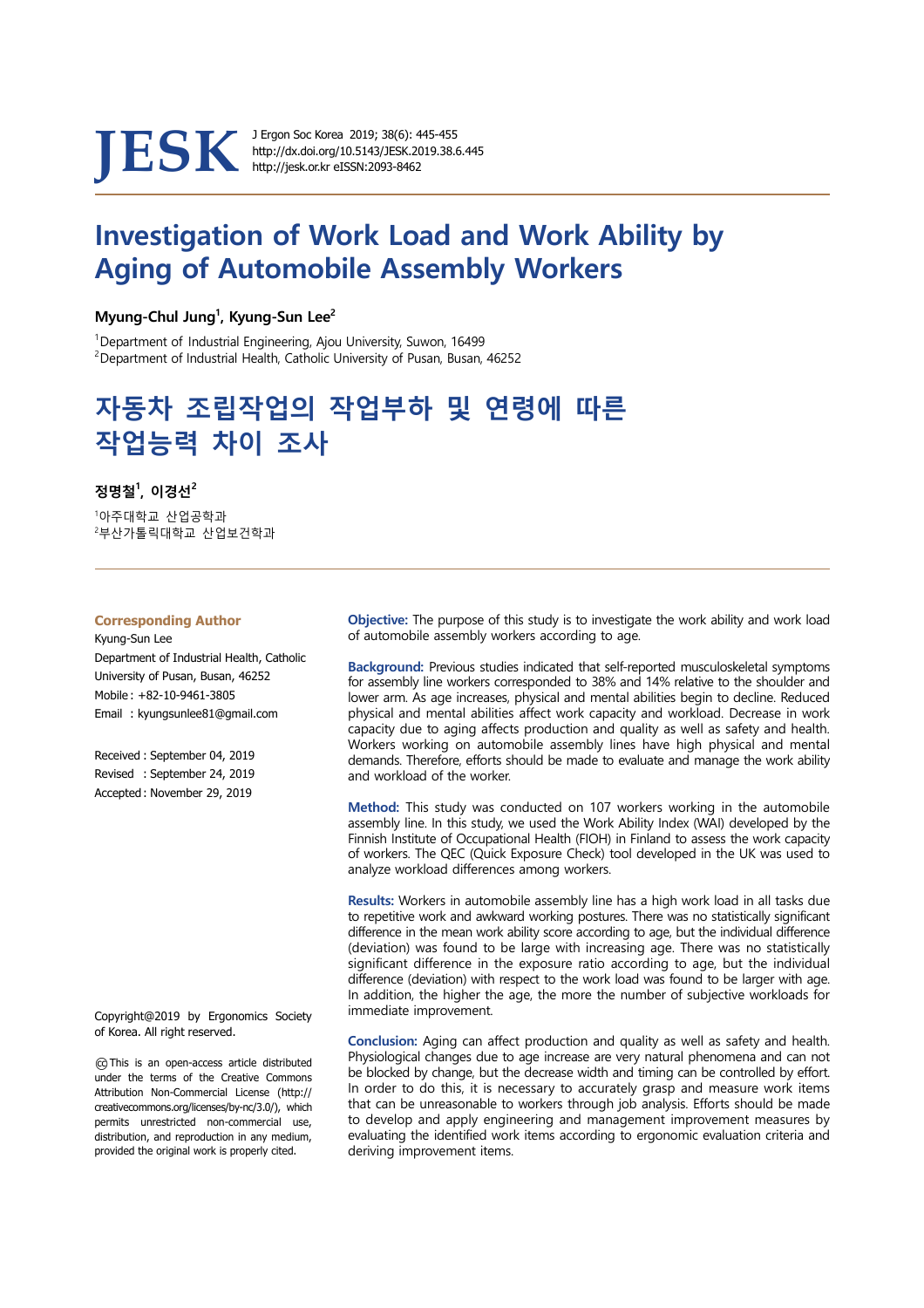Application: The results of this study are expected to be used as basic data for worker management of automobile assembly lines.

Keywords: Work ability, Work load, Automobile assembly worker, Aging

### 1. Introduction

조립작업자는 다양한 재료 및 부품들을 손/손가락, 손목, 아래팔, 어깨 등을 주로 사용하여 제품에 부품을 체결하거나 삽입하는 일을 수행한다. 이러한 일을 반복적으로 장기간 수행하게 되면 근골격계질환을 유발하게 된다. 실제로 조립작업에 근무하는 작업자의 약 38%와 14%가 어깨와 아래팔에 근골격계증상을 호소하고 있으며(Ohlsson et al., 1989), 다른 작업에서 근무하는 작업자에 비해 조립작 업에서 근무하는 작업자의 상지관련 근골격계질환 호소율이 높다고 보고되었다(Reeve and Psatula, 1998; Luopajarvi et al., 1979). 자동 차 조립작업은 근골격계질환을 호소하는 비율이 높은 직종이며, 이는 근로자가 맨손 또는 수공구를 사용하여 부품이나 자재를 인력 으로 반복적으로 조립하기 때문이다. 대표적인 조립작업은 파스너 체결(fastener initiation), 호스 삽입(hose insertion), 부품 삽입(part or objects insertion), 스냅 끼워넣기(engage a snap-fit) 등이 있으며, 이러한 작업은 신체 및 정신적 능력에 영향을 미친다(Lee et al., 2018).

근골격계질환을 발생시키는 주요 요인은 작업 특성이 가장 관련성이 높지만 이외에도 개인의 특성이 원인이 되기도 한다. 특히 연령 은 근골격계질환을 발생시키는 개인적 특성 중 매우 중요한 요인이다(Choi et al., 1996). 연령이 증가할수록 근골격계질환의 위험요인 이 증가되고 근육부하 및 신체적 요구량이 증가된다(Qin, 2014). 연령이 증가하면 신체적 능력이 급격히 감소하게 되는데, 조립작업자 의 작업에 가장 큰 관련성을 주는 힘(근력)과 관련해서 장년층은 청년층에 비해 약 10% 가량의 감소율을 나타낸다. 연령 증가에 따른 신체적 능력의 감소율을 자세히 살펴보면, 손가락 누름 힘은 청년층에 비해 장년층이 약 12% 낮게 나타나며(Oliverira et al., 2008), 손 가락 집는 힘은 청년층에 비해 장년층이 약 13% 낮게 나타났다(Potvin et al., 2006). 한손으로 물체를 잡는 힘은 장년층이 청년층에 비 해 약 10% 낮았으며(Andrew et al., 2008), 타격 힘은 약 6% 감소한다(Potvin et al., 2000). 이러한 신체적 능력의 저하는 작업능력을 감 소시키는 원인이 된다.

연령에 따른 작업능력의 영향관계를 파악한 선행연구들의 결과를 종합해 보면, 연령이 증가하면 신체 및 정신적 능력이 감소하고 그 결과로 작업능력이 감소한다는 연구와 연령은 작업능력에 영향요인이 아니라는 연구로 나뉘고 있다(Lee and Chang, 2010). Lee et al. (1995)와 Lee and Chang (2012)의 연구결과를 살펴보면 50대 이상의 연령대에서 작업능력이 높게 나타났다. 즉, 연령 뿐만이 아닌 업 무조건, 업무형태, 업무환경, 개인의 건강과 체력, 직무스트레스 등 다양한 요인이 복합적으로 작용하여 작업능력에 영향을 주게 된다 (Sakari et al., 1991; Timo et al., 1991; Ben, 1991). Mok et al. (2013)은 자동차부품 제조업 작업자를 대상으로 작업능력과 직무스트레스의 관계를 파악하기 위한 연구를 수행한 결과, 연령대가 증가할수록 작업능력은 감소하였으며, 근골격계 부담작업 여부에 따라서 작업능 력에 차이를 나타낸다는 결과를 도출하였다.

선행연구의 결과를 종합해보면, 작업능력은 연령보다는 작업과 관련된 요인 및 개인의 신체적 능력 차이에 의하여 더 큰 영향을 받는 것으로 판단된다. 특히 작업의 조건과 상황에 따라 작업능력은 차이를 나타내는 것을 알 수 있다. 따라서 본 연구의 목적은 자동차 조 립라인에서 근무하는 작업자를 대상으로 작업에 대한 작업부하를 평가하고 대상 작업자 연령에 따른 작업능력의 차이를 분석하는 것 이다.

#### 2. Method

### 2.1 Data collection

본 조사는 A 자동차회사의 조립라인에서 근무하는 작업자를 대상으로 수행되었다. 조사에 참여한 작업자는 총 107명이었다. 설문에 참여한 작업자의 연령 분포는 30대 3명, 40대 25명, 50대 78명, 60대 1명이었다. 설문대상자의 평균 연령은 51 (SD 4.3)세 이었으며 모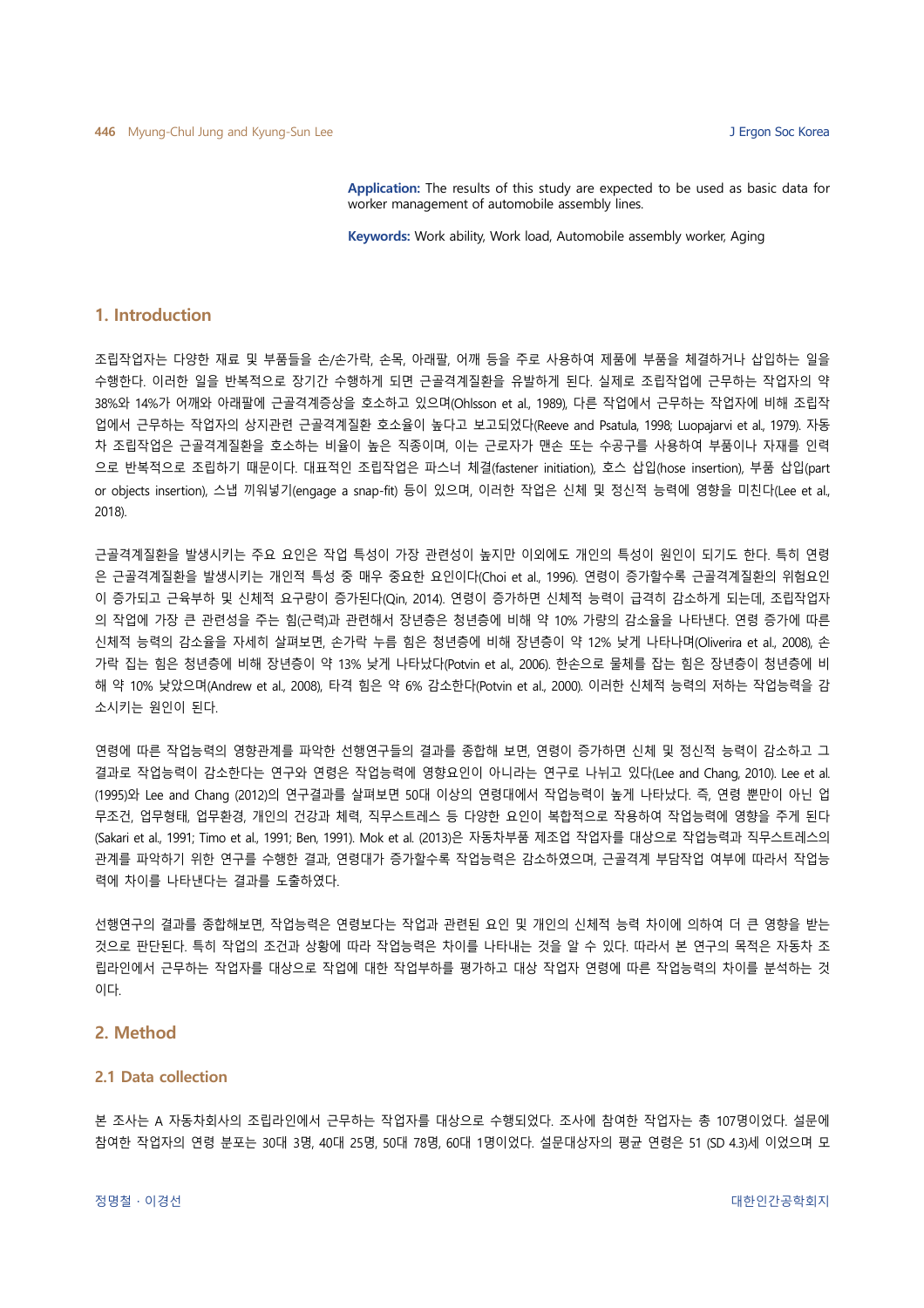두 남성이었다. 조사에 참여한 작업자는 최근 5년간 근골격계질환과 관련된 어떠한 질환도 없는 사람으로 선정하였다. 조사대상자는 의장공장에 근무하며, A와 B 차량의 조립매개체/소물을 삽입 및 체결하는 작업을 수행하는 작업자를 대상으로 하였다.

#### 2.2 Questionnaire

작업자의 작업부하 차이를 분석하기 위해서는 영국에서 개발된 QEC (Quick Exposure Check) 평가 도구를 활용하였다(David et al., 2008). QEC 평가 도구는 허리, 어깨/팔, 손목/손, 목, 중량물, 작업시간, 한손 최대 사용 힘, 시각적 요구, 작업 중 탈것(자동차, 지게차 등), 진동 도구 사용, 작업속도, 작업스트레스 항목을 평가하여 즉시 개선, 개선요망, 지속적 관찰요망, 적합의 4단계로 작업의 부하를 구분하는 방법이다.

본 연구에서는 조립라인에서 근무하는 작업자의 작업능력을 평가하기 위하여 핀란드의 국립산업보건연구원(FIOH; Finnish Institute of Occupational Health)에서 개발한 작업능력평가도구(WAI; Work Ability Index)를 활용하였다(Tuomi et al., 1998). 작업능력평가도구는 청 년기를 기준으로 현재의 작업능력, 질병, 병가일수, 자가진단, 정신적 자질 등 총 7가지 항목을 평가하여 매우 좋음, 좋음, 보통, 나쁨의 4가지 등급으로 작업능력을 구분하는 방법이다.

#### 2.3 Data analysis

본 설문에는 총 107명이 참여하였지만 설문응답의 성실도와 완성도가 미비한 설문자의 설문지는 분석에서 제외하였으며, 실제 분석 에는 QEC 응답자 60명과 WAI 응답자 72명의 자료를 활용하였다. 분석에 활용한 응답자의 연령별 분포는 Table 1과 같다.

| Checklist  | Age group |     |    |    |       |
|------------|-----------|-----|----|----|-------|
|            | 30        | 40  | 50 | 60 | Total |
| <b>WAI</b> |           | 18  | 50 |    |       |
| QEC        |           | כ ו | ے4 |    | 60    |

Table 1. Number of the participants by age group

본 연구에서는 20대가 설문에 참여하지 못하였기 때문에 20대의 작업부하 노출비율(Exposure rate) 및 작업능력지수(WAI)은 회귀식을 이용하여 각각의 점수 및 노출비율을 예측하여 분석에 반영하였다. 단 통계적 분석에는 예측데이터인 20대와 샘플수가 적은 60대의 데이터는 활용하지 않았다. 통계분석을 위한 독립변수는 연령이며 종속변수는 작업부하 노출비율(QEC Exposure rate) 및 작업능력지수 (WAI)이다. 독립변수가 종속변수에 미치는 영향을 통계적으로 검증하기 위하여 유의수준 0.05로 한 분산분석(ANOVA)을 실시하였다. 또 한 통계적으로 유의한 차이를 나타낸 변수들에 있어서 변수 수준별 차이를 분석하기 위한 사후분석(Tukey HSD Test)를 실시하였다. 통 계분석에는 SAS Ver 9.1 (SAS Institute Inc.)을 활용하였다.

#### 3. Results

#### 3.1 QEC exposure rate

조립작업에 대한 작업자의 작업부하 노출비율(Exposure rate)을 크게 감각적 요인과 육체적 요인으로 구분하여 분석한 결과, 감각적 요 인인 시각적 요구와 촉각적 요구에 해당하는 진동에 대해서는 시각적 요인 부분에서 더 부하가 높다고 조사되었다. 전체 조사대상자의 약 51%가 조립작업에 대하여 시각적 요구도가 높다고 응답하였다(Figure 1A). 조립작업자의 약 34%가 하루 1시간에서 4시간 사이의 전동공구를 사용하고 있으며, 하루 4시간을 초과하여 사용한다고 응답한 응답자는 전체 조사대상자의 41%를 차지하였다(Figure 1B).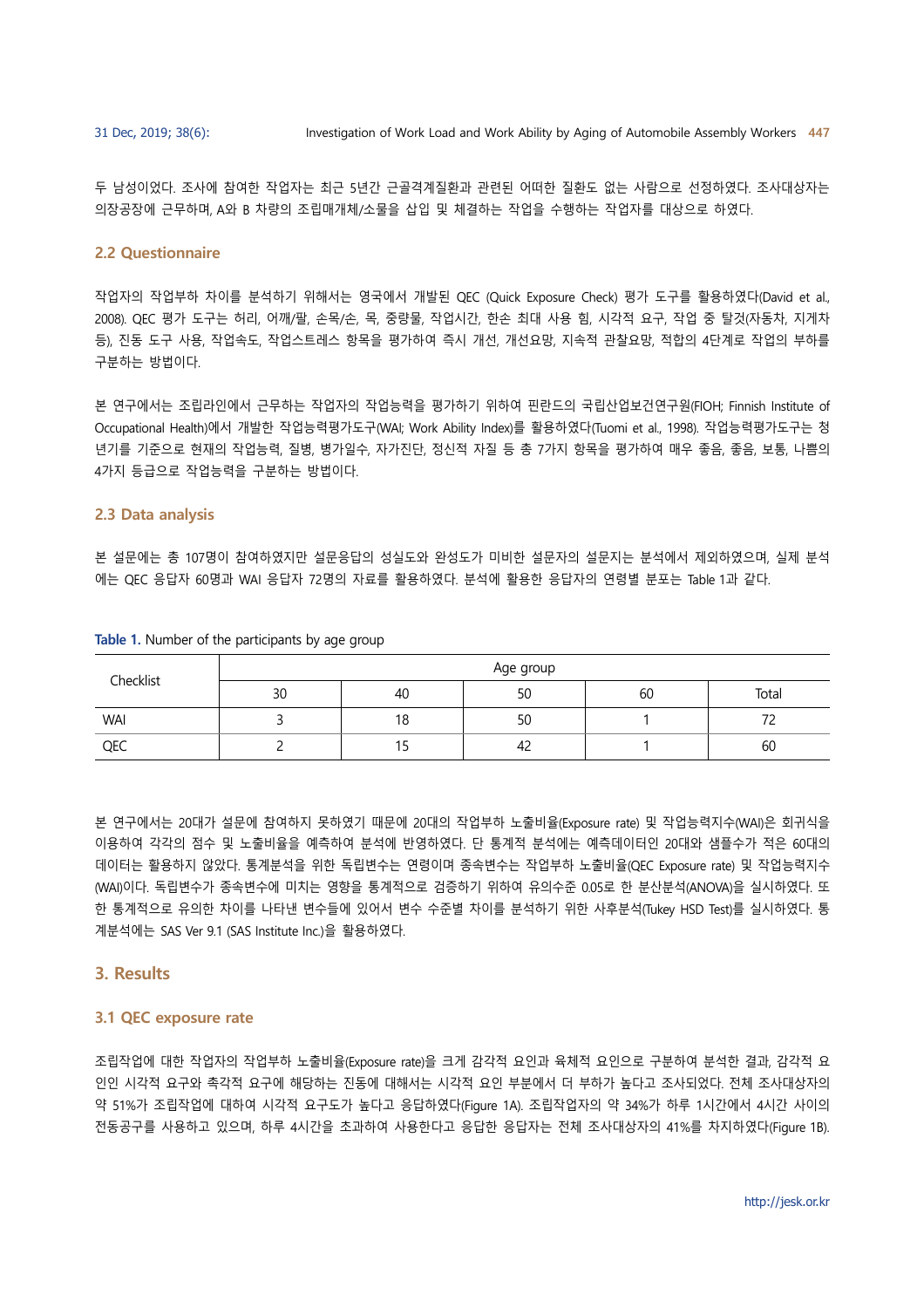육체적 요인을 살펴보면, 손 또는 손가락 사용 힘에 대해서는 작업 중 한손으로 내는 최대 힘은 "약한 수준이다"라고 응답한 작업자 의 비율은 약 13%이고, "보통 수준" 69%, "강한 수준"이라고 응답한 작업자는 18%를 나타냈다(Figure 2A). 또한 작업 중 인력으로 취급 하는 중량물의 최대 무게에 대하여 33%를 제외하고 "보통이다" 혹은 "무겁거나 매우 무겁다"는 응답을 나타냈다(Figure 2B). 조립작업 의 작업형태를 살펴보면, 움직임이 없는 좌식 또는 입식 작업으로 대부분 허리를 움직이지 않고 작업을 하는 경우는 7%만 해당하였 으며, 중량물 취급 시에 허리의 움직임은 분당 8회 정도로 자주 움직이는 작업이 약 46%를 차지하였다(Figure 3A). 조립작업 중 허 리의 자세를 살펴보면, 5%를 제외하고 조금 숙이거나 옆으로 굽힘 또는 심하게 숙이거나 옆으로 굽힌 상태에서 작업을 수행하였다 (Figure 3B).

조립작업 중 손의 위치를 살펴보면, 허리 아래에서 이루어지는 작업이 약 38%이었으며 가슴높이 36%, 어깨 위에서 이루어지는 작업 이 약 26%를 나타냈다(Figure 4A). 조립작업 중 어깨/팔의 반복성을 살펴보면 약 88%가 자주 혹은 매우 자주 어깨/팔의 움직임이 발 생하였다(Figure 4B).

작업 중 손목의 자세를 살펴보면, 작업의 85%가 조립작업 시 손목을 굽히거나 옆으로 꺽인 상태에서 작업을 수행하고 있었다(Figure 5A). 조립작업 중 비슷한 손목/손 동작의 반복성은 분당 10회 이하 33%, 분당 11~20회 52%, 분당 20회 초과가 15%를 차지하였다 (Figure 5B). 조립 작업 중 머리/목의 굽힘과 돌림 자세를 분석한 결과, 작업자 중 46%가 목을 굽히거나 돌리는 자세를 자주 사용하고 있으며, 52%를 가끔 목을 굽히거나 돌리는 자세를 사용하여 작업을 하였다(Figure 6).







Figure 2. Exposure rate to maximum force exerted by on hand and maximum weight handled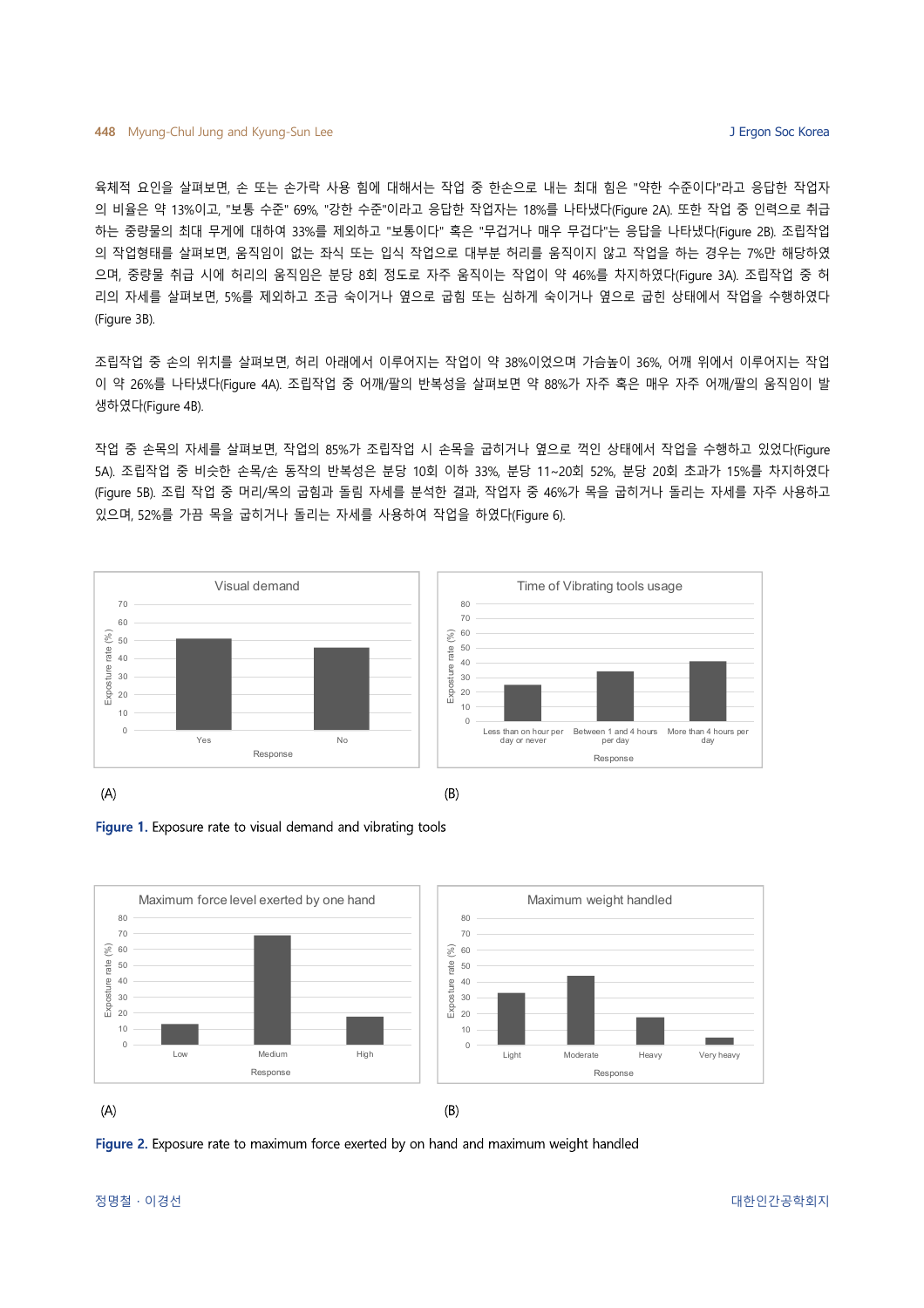

Figure 3. Exposure rate to static posture, movement back, and back posture



Figure 4. Exposure rate to hand position and shoulder/arm movement



Figure 5. Exposure rate to posture and repeated in wrist/hand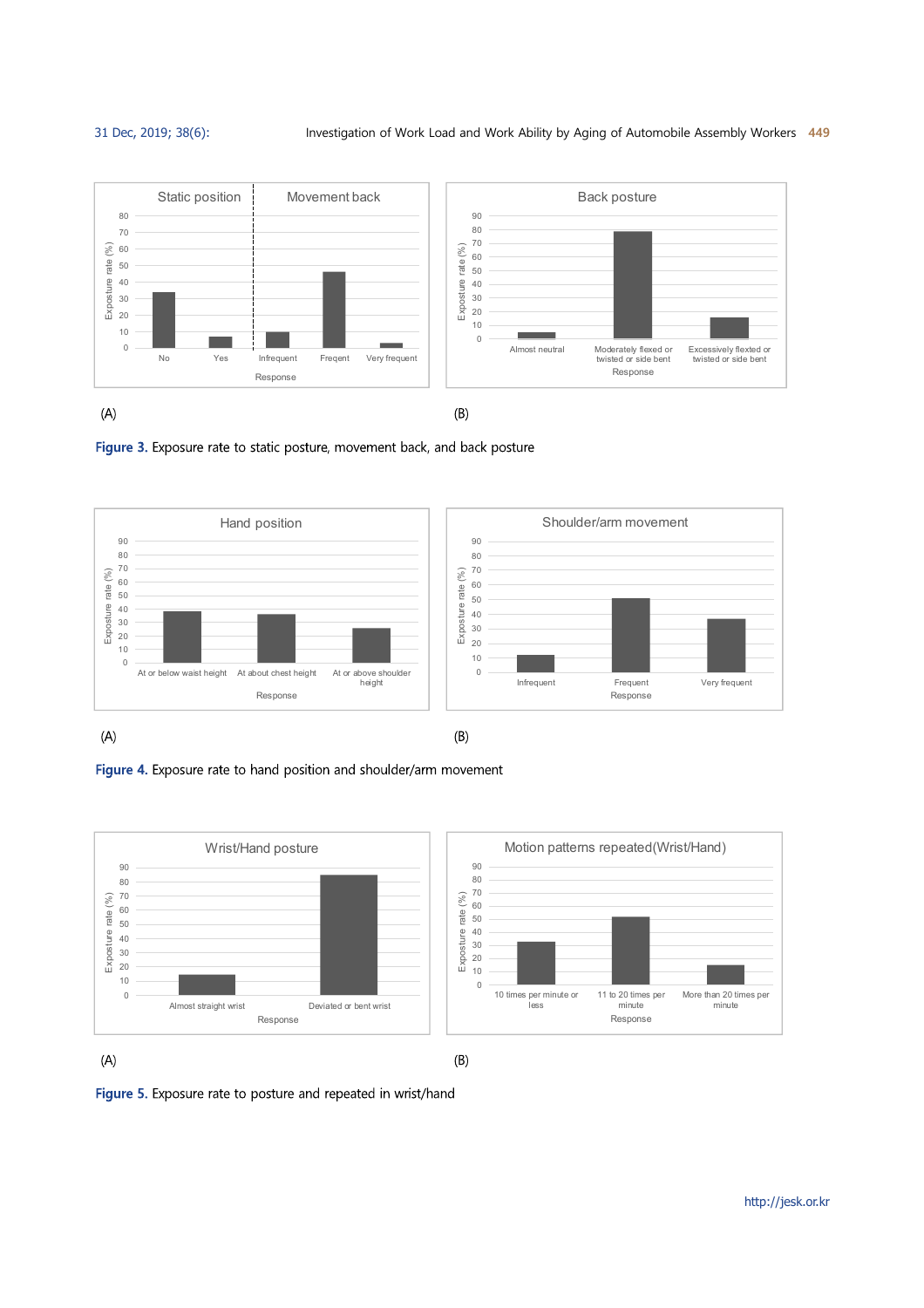#### 450 Myung-Chul Jung and Kyung-Sun Lee J Ergon Soc Korea J Ergon Soc Korea



Figure 6. Exposure rate to neck posture

현재 수행 중인 작업의 지속시간을 묻는 질문에서는 평균 수행시간이 4시간 초과하는 작업이 67%를 차지하였으며, 2시간에서 4시간 사이가 약 30%로 나타났다(Figure 7A). 조립작업을 수행하면서 작업자의 64%는 작업속도에 대하여 가끔 또는 자주 어려움을 느낀다 고 응답하였다(Figure 7B). 조립작업자를 대상으로 전반적인 작업스트레스를 묻는 질문에서는 작업자의 10%를 제외한 90%가 작업 중 스트레스를 받는다고 응답하였으며, 그중 약 20%는 작업 중 스트레스를 많이 받고 있다고 응답하였다(Figure 8).



 $(A)$ 





Figure 8. Exposure rate to general job stress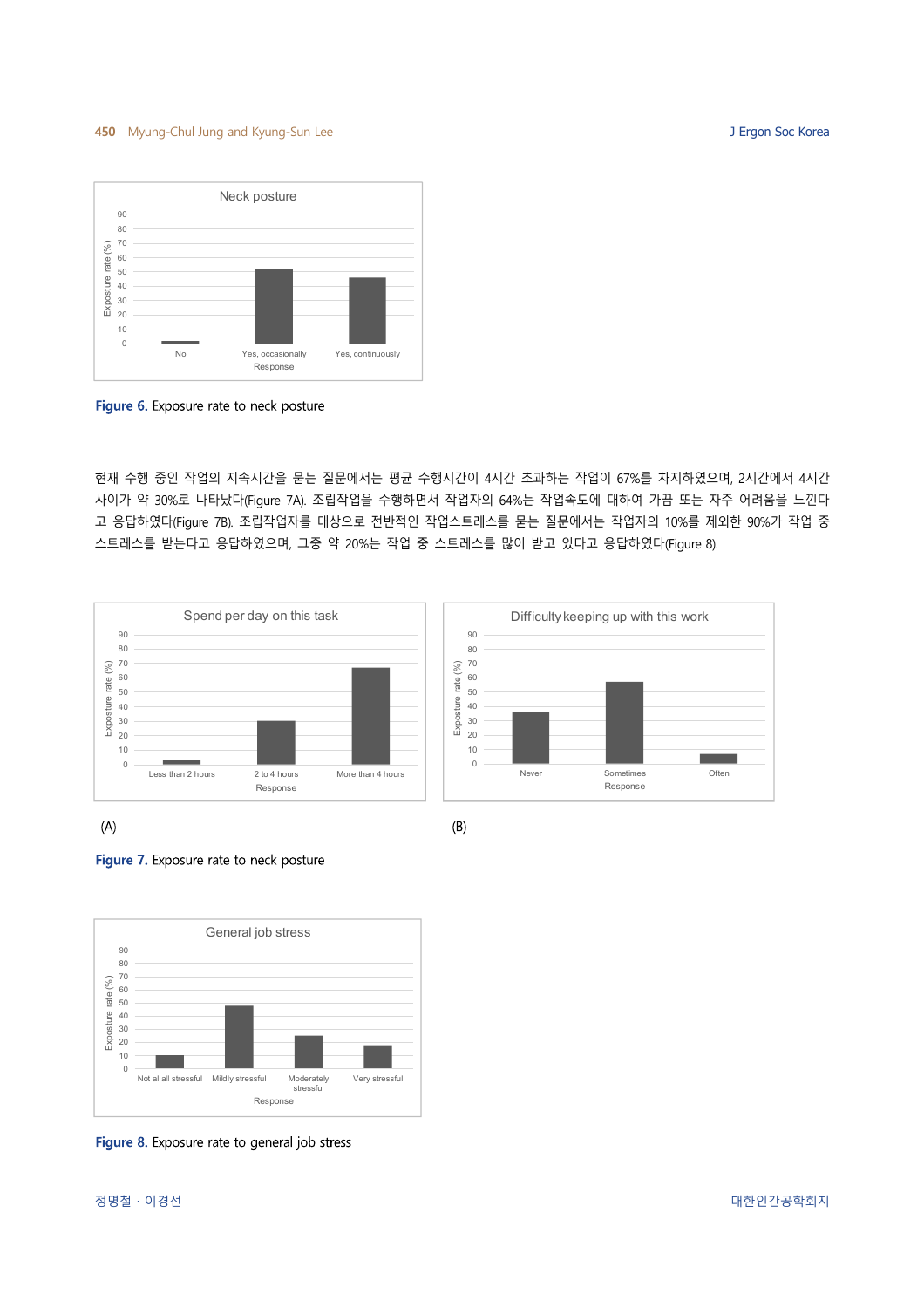20대 작업자의 작업부하 노출비율(QEC Exposure rate) 평가결과를 예측하기 위하여 조사에서 수집된 다른 연령의 작업부하 노출비율 (QEC Exposure rate)을 기반으로 아래와 같은 회귀식을 도출하였다. 연령에 따른 작업부하 노출비율(QEC Exposure rate)의 평균은 20대 62.3%, 30대 60.9%, 40대 59.5%, 50대 58.1%, 60대 56.6%를 나타냈다. 전체 조사대상자의 작업부하 노출비율(QEC Exposure rate)에 따 른 조치 수준은 적합 5%, 지속적 관찰요망 20%, 개선요망 62%, 즉시개선 13%를 나타냈다(Figure 9).

 $y = 0.141x + 65.1$  (y = exposure rate sore, x = age) (R<sup>2</sup> = 0.5324, p-value = 0.000324)

20대 예측 작업부하 노출비율(QEC Exposure rate)을 제외한 설문조사 데이터를 기반으로 분산분석을 실시한 결과, 연령에 따른 작업 부하 노출비율(QEC Exposure rate)은 통계적으로 유의한 차이를 나타내지 않았다 $(p = 0.9036)$ . 연령에 따른 작업부하 노출비율(QEC Exposure rate)의 차이는 통계적으로 유의한 결과를 나타내지 않았지만, 연령 증가에 따라서 작업부하 노출비율(QEC Exposure rate)에 대한 개인차(편차)가 큰 것으로 나타났다. 또한 연령이 높을수록 즉시 개선에 대한 주관적 작업부하 인원이 많았다.



Figure 9. QEC exposure ratio by age group

#### 3.2 Work Ability Index (WAI)

20대 작업자의 작업능력지수(WAI)를 예측하기 위하여 설문조사에서 수집된 다른 연령의 데이터를 기반으로 아래와 같이 회귀식을 도 출하였다. 연령에 따른 작업능력지수의 평균은 20대 41.2, 30대 39.9, 40대 38.6, 50대 37.3, 60대 36.0을 나타냈다. 전체 조사대상자의 작 업능력은 매우 좋음 14%, 좋음 53%, 보통 25%, 나쁨 8%를 나타냈다.

 $y = 0.131x + 43.86$  ( $y = WAI$  sore,  $x = age$ ) ( $R<sup>2</sup> = 0.4525$ , p-value = 0.000526)

20대 예측 작업능력지수(WAI)를 제외한 설문조사 데이터를 기반으로 분산분석을 실시한 결과, 연령에 따른 작업능력지수는 통계적으 로 유의한 차이를 나타내지 않았다(p = 0.7253). 통계적으로는 유의한 결과를 나타내지 않았지만 평균적으로 20대를 기준으로 30대는 3.16%, 40대는 6.5%, 50대는 10.1%, 60대는 13.9%의 감소율을 나타냈다(Figure 10). 연령에 따른 평균 작업능력지수는 통계적으로 유의 한 차이를 나타내지 않았지만 연령의 증가에 따라 개인차(편차)는 큰 것으로 나타났다. 작업능력 평가의 수준은 연령이 높을수록 "보 통", "나쁨"을 나타내는 작업자의 수가 많았다.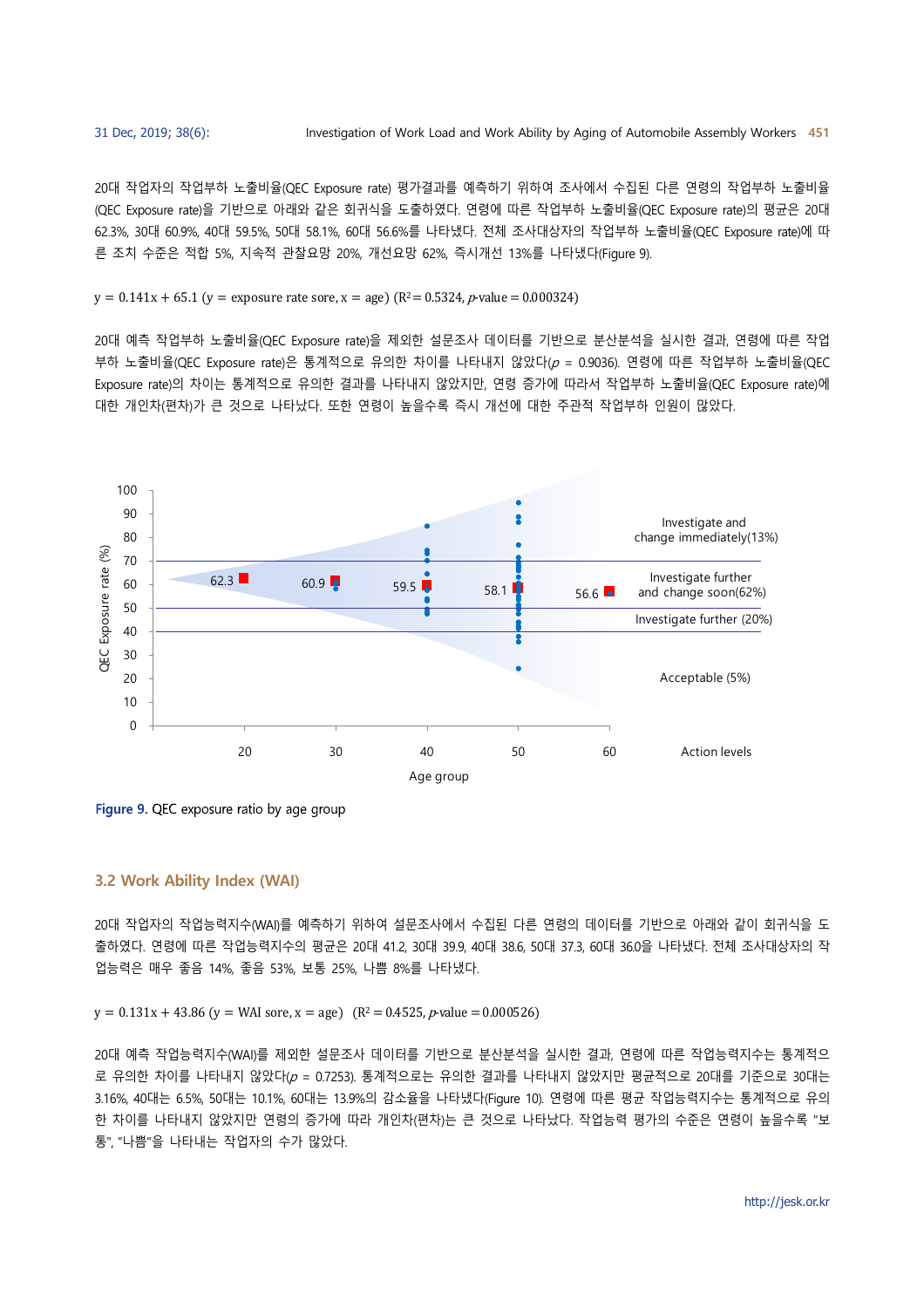

Figure 10. WAI score by age group

#### 4. Discussion

본 연구의 목적은 자동차 조립라인에 근무하는 작업자를 대상으로 QEC를 활용하여 작업부하를 조사하고 연령에 따른 작업능력지수 (WAI)의 차이를 분석하고자 하는 것이다.

작업부하 노출비율(QEC Exposure rate)에 대한 평가결과를 살펴보면, 작업자 중 46%는 자신의 시각능력보다 작업에서 요구하는 시각 적 요구가 높다고 생각하고 있었다. 따라서 시각적 요구가 높은 무리작업은 작업자의 시각능력을 고려한 설계가 절실히 필요하다고 판단된다. 특히 조립작업자들은 제품 사양에 따라 표준작업지시서 혹은 세부 사양서를 읽는 것에 대한 부담이 높았다. 또한 크기가 작 은 부품을 삽입 및 체결하는 작업에서도 시각적 요구도가 높은 것으로 나타났다. 따라서, 작업자의 시각능력을 고려하여 표준작업지 시서 혹은 세부 사양서의 글자크기를 크게 작성하고, 돋보기를 작업공간에 배치하고 모든 시각적 정보장치의 가시성을 고려하여 설계 하여야 할 것이다. 조립작업의 특성상 작업자의 41%가 하루 4시간 이상 전동 공구를 사용하여 국부진동에 노출되어 있음으로, 이를 예 방하기 위한 대책이 필요하다고 판단된다. 미국산업위생전문가협회(ACGIH)에서는 손에 전달되는 숙소진동이 전체 하루 노출시간 4시 간 이상인 경우에 초과되어서는 안되는 성분가속도의 주파수가 가중된 우세값이 4m/s2로 제한하고 있다. 국소진동공구 취급 근로자 의 보건관리지침에서는 작업시간은 매 1시간 연속 진동노출에 대하여 10분 휴식을 권고한다(KOSHA 2015). 조립작업은 손 또는 손가 락 힘을 사용하여 다양한 크기의 부품 및 자재 등을 삽입 및 체결하는 것이 주요 업무이다. 따라서 손 또는 손가락 힘을 사용하는 것 이 반복적으로 과도하게 이루어져 있다. 본 연구의 결과를 살펴보면, 조립작업 중 비슷한 손목/손 동작의 반복성은 분당 10회 이하 33%, 분당 11~20회 52%, 분당 20회 초과가 15%를 차지하였다. 분당 11~20회 사이의 반복성은 Job Strain Index의 분당 힘의 빈도와 비교해 볼 때 Rating values가 4에 해당하는 반복성이 높은 작업이다. 작업의 특성상 움직임이 없는 정적인 작업보다 허리를 자주 움 직이는 중량물 취급작업이 60% 가량 차지하고 있으며, 작업자들 중 약 23%는 취급하는 물체가 무겁다고 느끼고 있었다.

자동차 조립라인에서 근무하는 작업자의 작업 자세를 살펴보면, 작업 중 85% 이상 손목을 굽히거나 꺽는 자세를 유지하고 있으며, 작업 중 팔을 어깨 위로 올리는 작업이 26%를 차지하였다. 작업자 중 46%가 목을 굽히거나 돌리는 자세를 자주 사용하였으며, 작업 중 허리를 심하게 굽히는 자세가 16% 이상 발생하였다. 자동차 조립라인의 작업환경 특성상 자동차 내부에 들어가서 작업을 수행하 는 경우가 상당부분 존재한다. 따라서 위와 같은 부적절한 자세가 발생하는 것으로 판단된다. 이는 공학적인 설계를 적용하기에 매우 어려운 측면이 있으나 보조 도구 사용 및 작업순환 등의 방법을 적용하여 무리작업을 제거하는 방안을 마련하여야 한다.

동일한 작업에 대한 평균 수행시간이 4시간을 초과하는 작업이 전체 작업의 67%를 차지하여 반복적인 작업을 장시간 하고 있으며, 작업자의 64%는 자신이 수행하는 작업의 속도에 대하여 가끔 또는 자주 어려움을 느끼고 있었다. 작업 중 손목/손 동작이 분당 11회 이상 발생하는 경우가 약 67%에 해당하며, 작업자 중 88%는 어깨와 팔을 자주 움직이며 작업을 수행하고 있었다. 이는 조립작업의 대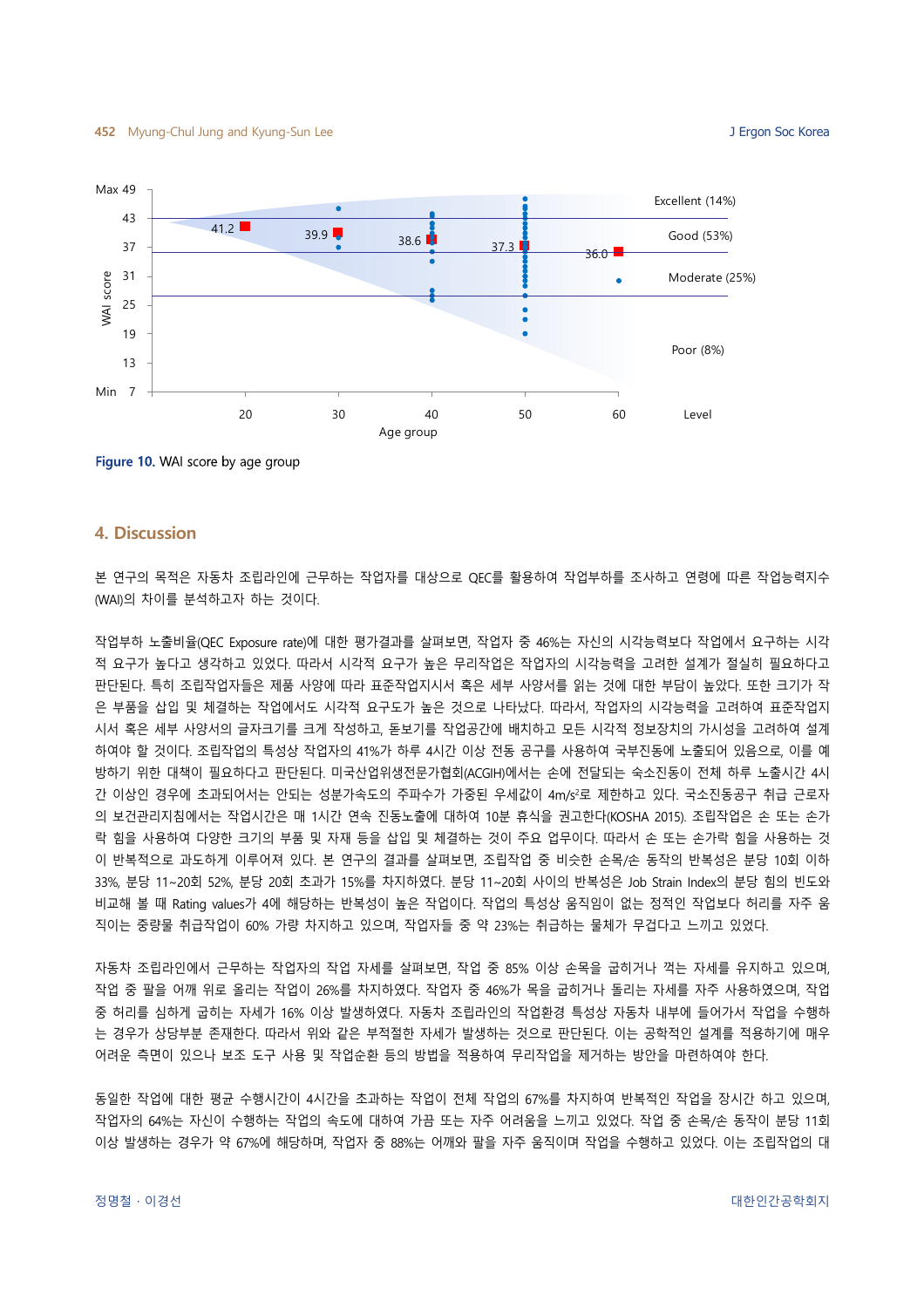다수 단위작업이 반복성이 높은 작업이기 때문이며, 작업자들의 고령화로 인하여 작업속도에 부담을 느끼는 것으로 보인다. 조사대상 작업자의 약 90%가 작업 중 스트레스를 받는다고 응답하였다.

연령에 따른 작업부하 노출비율(QEC Exposure rate)을 살펴보면, 연령이 증가할수록 '즉시 개선'에 대한 주관적 작업부하 인원이 많아 졌다. 이는 작업자의 작업능력과 관련이 있으며, 신체 및 정신적 작업능력이 저하되면 주관적으로 느껴지는 작업부하가 커지기 때문 이다. 작업부하는 신체 및 정신적 능력 저하에 따라 그 강도에 영향을 주게 된다. 또한 작업조건 및 환경이 근로자에게 부적절하면 작 업부하는 증가하고, 작업부하가 장기간 반복되며 신체 및 정신적 능력에 영향을 주게 된다.

연령에 따른 작업능력지수는 통계적으로 유의한 결과를 나타내지 않았다. 하지만 연령대에 따른 상대적 감소율을 살펴보면, 20대를 기준으로 30대는 약 3.1%, 40대는 6.5%, 50대는 10.1%, 60대는 13.9%의 차이를 나타냈다. 본 연구의 연령대별 작업능력지수를 Kim and Park (2014)의 연구와 비교해보면, 연령대별 평균 작업능력지수가 매우 유사하며, 감소폭 또한 매우 유사한 결과를 나타냈다. 작업능력 을 평가하기 위해 사용한 설문지의 7가지 세부 항목별 차이를 살펴보면, 연령에 증가에 따라 가장 큰 차이를 나타낸 항목은 2. 작업 에 필요한 능력의 하위 항목인 신체적인 작업을 수행할 때, "현재 작업능력은 어느 수준이라고 생각하십니까?"와 "정신적인 작업을 수 행할 때, 현재 작업능력은 어느 수준이라고 생각하십니까?" 항목이었다.

작업능력은 연령이 증가함에 따라 차이를 나타냈으며, 개인간의 편차가 증가하는 것으로 나타났다. 작업에 대한 부하 정도 또한 연령 에 따라 차이를 나타냈으며, 개인간의 편차도 크게 나타났다. 작업능력과 작업부하에 영향을 주는 요인은 연령뿐 아니라, 근속년수, 작 업의 특성, BMI, 운동여부, 음주 및 흡연 등과 같은 개인요인을 포함하여 다양하다(Kim and Park, 2014). 하지만 본 연구의 결과를 토대 로 명확히 알 수 있는 것은 연령이 증가할수록 개인간의 작업능력에 큰 편차를 나타낸다는 것이다. 따라서 고령자의 작업능력이 저하 되는 생리적인 현상을 반영하여 작업을 개선하는 것이 매우 중요하다고 판단된다. 작업능력 저하를 고려하지 않는 것은 추후 안전과 보건 분야에 문제를 야기시킬 수 있으며, 생산과 품질에도 영향을 줄 수 있다.

BMW는 고령자의 작업능력 저하에 따른 선제적 대처를 위하여 'Work system 2017' 파일럿 프로젝트를 수행하였다(Loch et al., 2010). 본 프로젝트에서도 작업자를 대상으로 작업능력지수를 조사한 결과 고령자의 작업능력 변동이 매우 컸으며, 작업능력이 감소하는 고 령작업자 공정에 작업개선을 실시하여 생산성 7% 향상, 10 ppm 품질달성, 결근율 2% 감소라는 성과를 달성하였다. BMW group은 'Work system 2017' 프로젝트를 전사에 수평전개하기 위하여 'Today for tomorrow' 프로그램을 개발하여 도입하고 있다(BMW Group 2012). 'Today for tomorrow' 프로그램의 주요내용은 혼합 작업부하, 인간공학적 설계, 최적의 작업순환, 건강증진, 개인별 맞춤작업에 대한 표준 개발 및 실행이다. 따라서 국내에서도 사회적 현상에 의하여 노동 시장에 비율이 높아지고 있는 고령자를 위한 대책을 마 련하는 것이 필연적이라고 할 수 있다.

# 5. Conclusion

조립작업자는 다양한 재료 및 부품들을 손/손가락, 손목, 아래팔, 어깨 등을 주로 사용하여 제품에 부품을 체결하거나 삽입하는 일을 수행한다. 조립작업은 반복성이 높으며 공간상의 제약으로 인하여 부적절한 자세가 빈번히 발생한다. 특히 손과 손목 부위에 과도한 힘과 부적절한 자세가 빈번히 발생하는데 이를 해결하기 위한 체결력 및 삽입력 개선 등의 노력이 필요하다고 판단된다. 노동 시장의 고령화는 안전보건분야와 더불어 생산 및 품질에도 영향을 줄 수 있다. 연령 증가에 따른 생리적 변화는 매우 자연스러운 현상으로 변 화를 차단할 수는 없으나 감소폭이나 시기는 노력에 의하여 조절할 수 있다. 이를 위해서는 작업분석을 통해 작업자에게 무리가 될 수 있는 작업 항목을 정확히 파악하고 측정하는 것이 필요하다. 파악된 작업 항목은 인간공학적 평가 기준에 의하여 평가하고 개선의 항목을 도출하여 공학 및 관리적 개선 방안을 마련하여 적용하고자 하는 노력이 선행되어야 한다. 작업능력 유지를 위해서는 작업자 스스로가 신체 및 정신적 능력 증진을 위한 노력이 필요하며, 국가 및 기업에서는 작업자의 작업능력을 시기별로 측정 및 평가하고 그 에 따른 관리적 방안을 마련하는 것이 동반되어야 할 것이다. 본 연구는 자동차 조립라인에서 근무하는 작업자를 대상으로 작업능력 과 작업부하를 평가하여 연령에 따른 차이를 분석하였다는데 연구의 의미를 가진다. 다만 조사대상자의 수가 다소 부족하다는 단점이 있으므로 추후 연구에서는 보다 많은 조사대상자를 기반으로 연구를 확대할 예정이다. 또한 연령에 따른 작업부하의 인식 차이도 존 재하지만 실제 설문대상자들이 수행하는 작업의 부담에 따라서도 작업부하의 인식 정도가 영향을 받았을 가능성이 존재한다. 따라서 추후 연구에서는 작업의 종류에 따른 차이를 분석하는 연구가 진행되어야 할 것이다.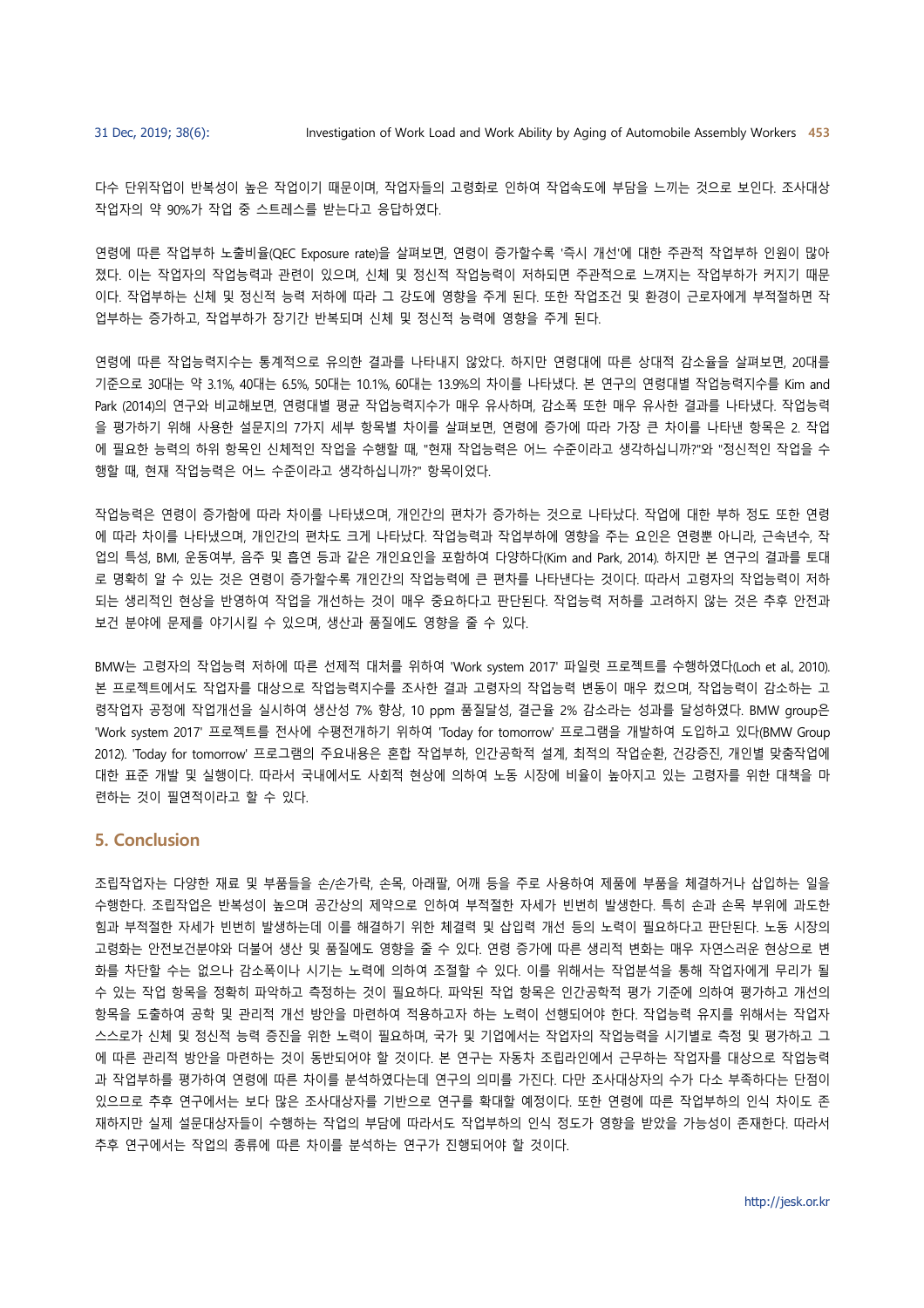## Acknowledgements

This study was supported by Basic Science Research Program through the National Research Foundation of Korea (NRF) funded by the Ministry of Education (NRF-2019R1I1A3A01061509).

This study was supported by Basic Science Research Program through the National Research Foundation of Korea (NRF) funded by the Ministry of Education (NRF- 2016R1D1A1B03934542).

#### **References**

Andrew, D.M., Potvin, J.R., Calder, I.C., Cort, J.A., Agnew, M. and Stephens, A., Acceptable peak forces and impulses during manual hose insertions in the automobile industry, *International Journal of Industrial Ergonomics*, 38, 193-201, 2008.

Ben, C.F., Work, stress, disease and life expectancy, Baffins Lane, Johon Wiley & Sons, pp. 185-212, 1991.

BMW Group., BMW today for tomorrow, People's Insights, 2(37), 1-15, 2012.

Choi, J.W., Yum, Y.T., Song, D.B., Park, J.T., Chang, S.H. and Choi, J.A., Musculoskeletal Diseases of Upper Extremities Among the Electronic Assembly Workers and Telecommunication Workers, Korean Journal of Occupational Environmental Medicine, 8(2), 301 -309, 1996.

David, G., Woods, V., Li, G. and Buckle, P., The development of the quick exposure check (QEC) for assessing exposure to risk factors for work-related musculoskeletal disorders, Applied Ergonomics, 39(1), 57-69, 2008.

Kim, D.S. and Park, J.O., A study on work ability among aging workers in Korea, Journal of the Ergonomics Society of Korea, 35(5), 423-432, 2014.

KOSHA., Health Management Guidelines for Workers Handling Local Vibration Tools, KOSHA GUIDE H-177-2015, 2015.

Lee, K.S., Kim, J.H. and Jung, M.C., Evaluation of maximal acceptance and prefer insertion force by field connecter assembly workers, Journal of the Korea Institute of Industrial Engineers, 44(5), 361-367, 2018.

Lee, Y.H., Kim, S.H., Kim, S.W., Shin, H.R., Jin, B.W., Woo, G.H. and Han, GW., Pilot study for the assessment of work ability of manufacturing workers and managerial workers, Journal of Preventive Medicine and Public Health, 28(2), 497-510, 1995.

Lee, Y.J. and Chang, S.R., A study on the work ability index by the type of business, age and job, Journal of the Ergonomics Society of Korea, 29(1), 101-105, 2010.

Lee, Y.J. and Chang, S.R., Relationship between job stress and work ability, Journal of the Ergonomics Society of Korea, 27(3), 125 -130, 2012.

Loch, C.H., Sting, F.J., Bauer, N. and Mauermann, H., How BMW is defusing the demographic time bomb, *Harvard Business Review*, 99-102, 2010.

Luopajarvi, T., Kuorinka, I., Virolainen, M. and Holmberg, M., Prevalence of tenosynovitis and other injuries of the upper extremities in repetitive work, Scandinavian Journal of Work, Environment & Health, 5(suppl. 3), 48-55, 1979.